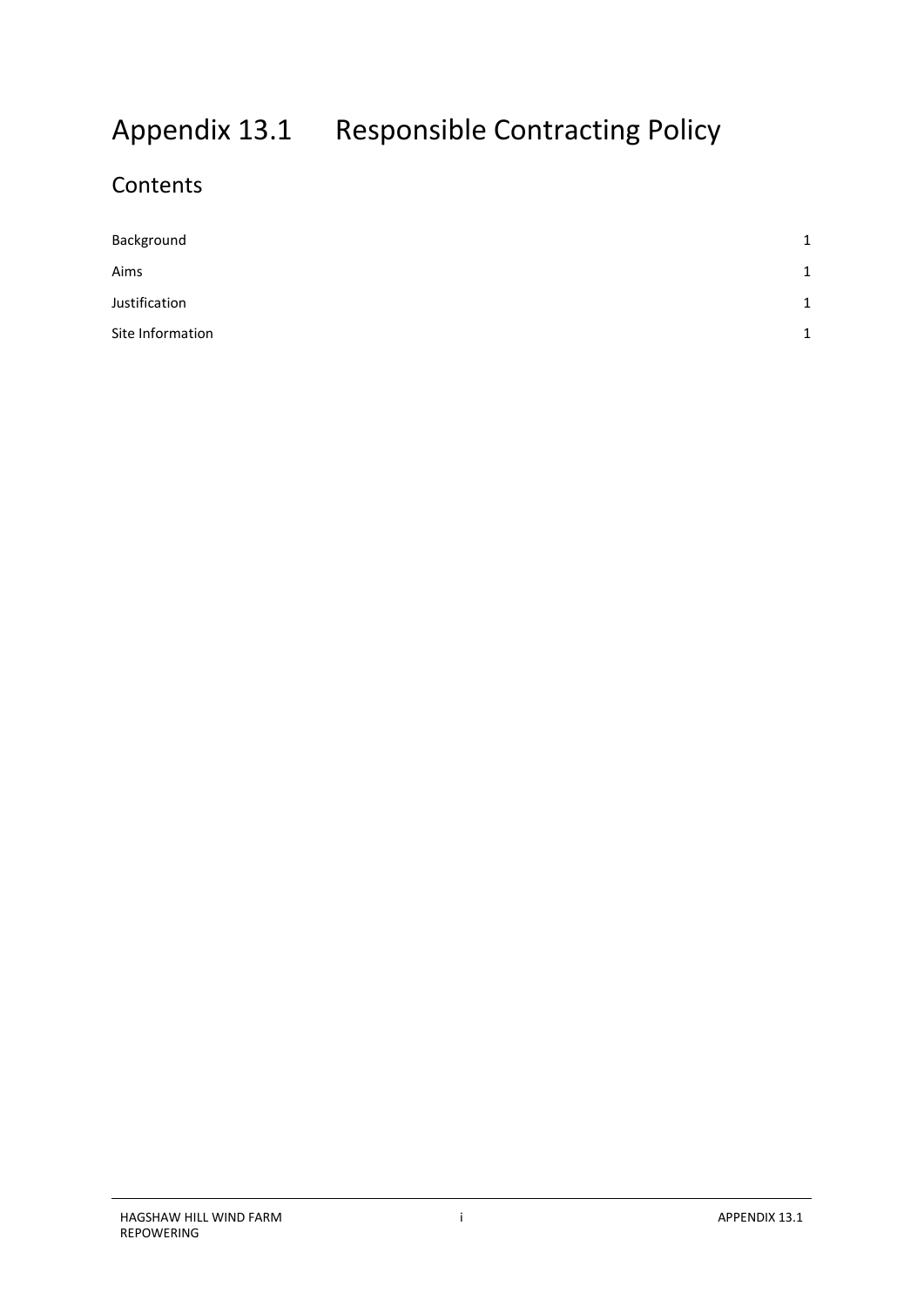This page is intentionally blank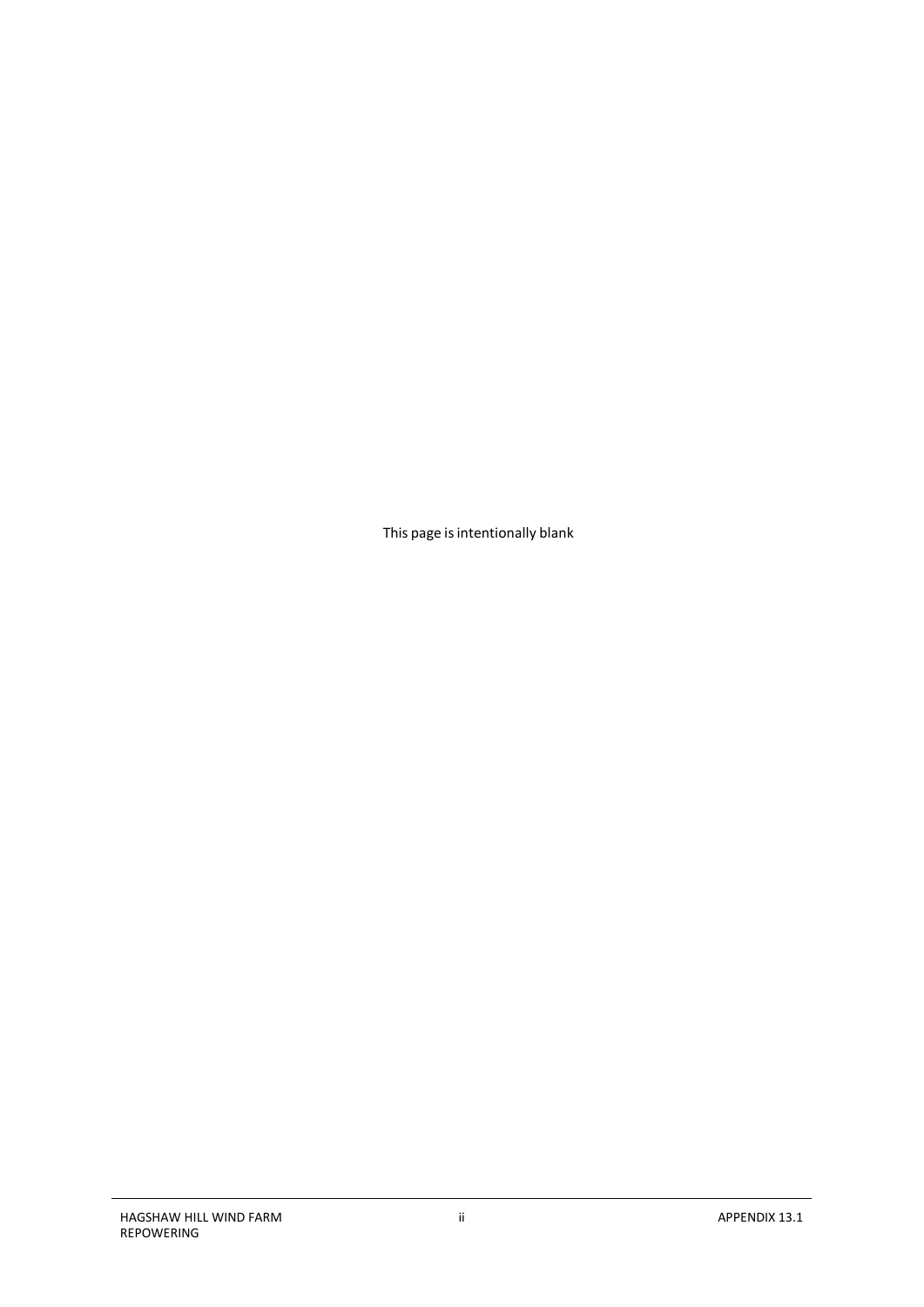# Appendix 13.1 Responsible Contracting Policy

## 1 Background

1.1.1 Hagshaw Hill Repowering Ltd is proposing to repower the original Hagshaw Hill Wind Farm near Douglas in South Lanarkshire. The Proposed Development will have an installed generating capacity of around 84 MW.

## 2 Aims

2.1.1 The aim of this policy is to ensure that the community and local employment benefits offered by contractors are recognised in the evaluation and award of Balance of Plant (BoP) construction contracts. This will result in tenders submitted by contractors offering community and local employment benefits being more highly rated by Hagshaw Hill Repowering Ltd during its tender evaluation than those without such benefits. The safety, quality and environmental management obligations placed on the selected contractor will not be compromised by this policy.

## 3 Justification

3.1.1 BoP tenders are normally selected on the basis of the "most economically advantageous offer". By recognising the economic advantage that the contract may bring to local communities and individuals within the definition of what is economically advantageous to Hagshaw Hill Repowering Ltd, this policy seeks to foster a closer relationship between Hagshaw Hill Repowering Ltd and the local communities. The construction of the Proposed Development will be the first physical activity in a project that will exist for at least 30 years and a close relationship between those parties is desirable for all concerned.

## 4 Site Information

4.1.1 The following steps will be taken by Hagshaw Hill Repowering Ltd to implement this policy through the various stages of development of the project.

#### 4.1 *Planning Contract Procurement*

- 1. Consider the wider benefits for the community, which the contract could offer.
- 2. Ensure that the pursuit of community benefit does not conflict with any relevant polices or regulations and that it is within the Company's powers.
- 3. Compare with any existing case studies, where possible.

#### 4.2 *Prequalification of Tenderers*

- 1. Identify any external partners who may be able to support the project e.g. Job Centre plus, built environment sector skills, careers agencies etc.
- 2. Include requirement for contractor to offer community benefits in contract notices and communication with potential contractors and sub-contractors.